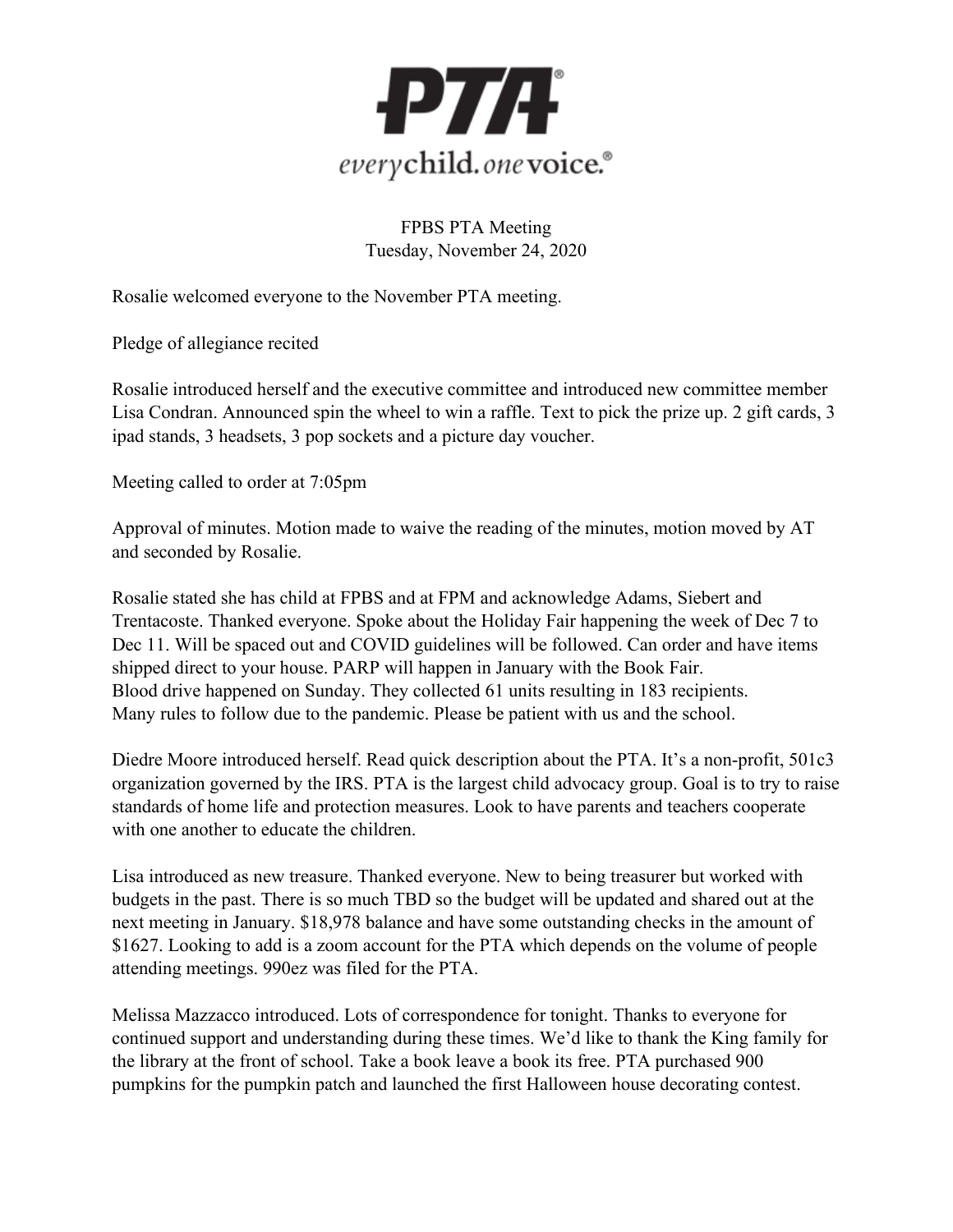Personally delivered pumpkins to everyone who entered as a gesture of gratitude. Prizes were given to winners.

The PTA gave toys to the school for the school banner contest and we had picture retake day. Please be advised all of PTA positions will be open for new volunteers to fill PTA board. Email at [fpbspta@gmail.com](mailto:fpbspta@gmail.com) or contact the nominating committee chair Maggie Weikert. All info is on the website. We are looking into zoom assemblies for the children. Always receive thank you notes from Ms. Adams and community members. We appreciate them.

Rosalie thanked Melissa. If anyone needs to speak to our SEPTA chair, Lois Katcher please contact her She is also selling t-shirts. SEPTA 6<sup>th</sup> grade transition meeting is usually in sept but was cancelled now happening in January. District website and our website has emails and phone numbers for the chairs of the committees.

Many have expressed concerns about health and wellness. Rosalie introduced nurse nora. COVID is amongst us. There has been an uptick. We have been fortunate with low numbers in our building. She believes its inevitable we will have increased cases. JLC is not in school due to COVID cases. The staff member who tested positive is all over the building so its difficult to contact trace. Out of an abundance of caution the board decided to quarantine the school. FPBS has had very low numbers of students or staff. Many people are quarantining because of positive cases in their household. Many will quarantine next week returning from holiday. Wishing everyone a healthy happy holiday.

Rosalie stated there are people who have joined the meeting please change you name if you are listed as iPhone so you can be entered into the raffle. Mrs. Adams introduced.

Mrs. Adams: Good evening so nice to be together. Thanked PTA for everything. Give a shout out to Nora who has been working 24/7 to keep everyone informed and safe. Thank you for supporting the procedures and policies. Students take mask breaks as needed and recess. Everyone has embraced. Thank you. Safety drills building safety meetings, BOCES how do we continue the drills while maintaining COVID-19 restrictions/social distancing. Bus drill was done outside the bus to give them the same information. Thanks to the PTA for picture day and retake day. We had Unity Day in October and a Halloween banner contest. Visit the video on the website all the banners. Will also have a door decorating contest in December. Dazzling door contest. Each grade will have an opportunity to purchase something for the classroom. Junior achievement high school heroes has been a part of the community. A virtual meeting was held to discuss launching a virtual program this year. Going to run across 4 or 5 weeks. For the 5<sup>th</sup> graders junior achievement there is a planning meeting for the public sector employees. Foreign language teachers will zoom into the 6th grade classes.  $5<sup>th</sup>$  graders wrote thank you cards for all the donors of blood since they couldn't be present due to COVID-19 restrictions. Hope you have enjoyed our social emotional newsletter. Next edition will be sent out before Christmas vacation. If you have any resources, please let us know we will include it. Shared decision committee is working on the diversity topic. Thinking about putting together a diverse cookbook which can be sent to every family. Lots of diversity training through Adelphi university. Lots of information is forth coming. Remember the true meaning of thanksgiving. So grateful and thankful for being a